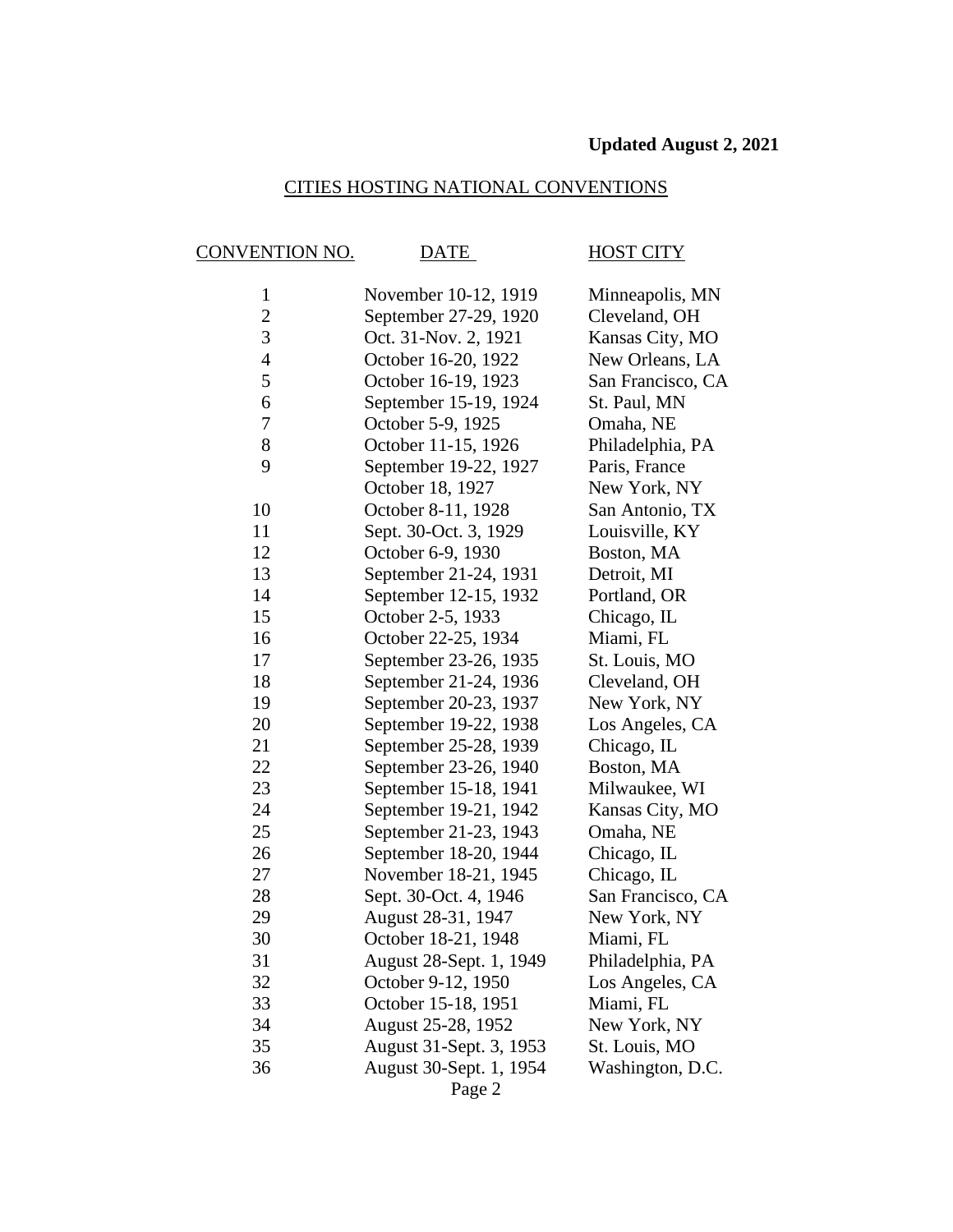# CONVENTION NO. DATE HOST CITY

| 37 | October 10-13, 1955     | Miami, FL          |
|----|-------------------------|--------------------|
| 38 | September 3-6, 1956     | Los Angeles, CA    |
| 39 | September 16-19, 1957   | Atlantic City, NJ  |
| 40 | September 1-4, 1958     | Chicago, IL        |
| 41 | August 25-27, 1959      | Minneapolis, MN    |
| 42 | October 15-20, 1960     | Miami Beach, FL    |
| 43 | September 9-14, 1961    | Denver, CO         |
| 44 | October 5-11, 1962      | Las Vegas, NV      |
| 45 | September 6-12, 1963    | Miami Beach, FL    |
| 46 | September 18-24, 1964   | Dallas, TX         |
| 47 | August 20-26, 1965      | Portland, OR       |
| 48 | August 26-Sept. 1, 1966 | Washington, D.C.   |
| 49 | August 25-31, 1967      | Boston, MA         |
| 50 | September 6-12, 1968    | New Orleans, LA    |
| 51 | August 22-28, 1969      | Atlanta, GA        |
| 52 | August 28-Sept. 3, 1970 | Portland, OR       |
| 53 | August 27-Sept. 2, 1971 | Houston, TX        |
| 54 | August 18-24, 1972      | Chicago, IL        |
| 55 | August 17-23, 1973      | Honolulu, HI       |
| 56 | August 16-22, 1974      | Miami Beach, FL    |
| 57 | August 15-21, 1975      | Minneapolis, MN    |
| 58 | August 20-26, 1976      | Seattle, WA        |
| 59 | August 19-25, 1977      | Denver, CO         |
| 60 | August 18-24, 1978      | New Orleans, LA    |
| 61 | August 17-23, 1979      | Houston, TX        |
| 62 | August 15-21, 1980      | Boston, MA         |
| 63 | August 28-Sept. 3, 1981 | Honolulu, HI       |
| 64 | August 20-26, 1982      | Chicago, IL        |
| 65 | August 19-25, 1983      | Seattle, WA        |
| 66 | September 3-5, 1984     | Salt Lake City, UT |
| 67 | August 23-28, 1985      | New Orleans, LA    |
| 68 | August 29-Sept. 3, 1986 | Cincinnati, OH     |
| 69 | August 21-27, 1987      | San Antonio, TX    |
| 70 | September 2-8, 1988     | Louisville, KY     |
| 71 | September 1-7, 1989     | Baltimore, MD      |
| 72 | August 24-30, 1990      | Indianapolis, IN   |
| 73 | August 30-Sept. 5, 1991 | Phoenix, AZ        |
| 74 | August 28-Sept. 3, 1992 | Chicago, IL        |
| 75 | September 3-9, 1993     | Pittsburgh, PA     |
| 76 | September 2-8, 1994     | Minneapolis, MN    |
|    | Page 3                  |                    |